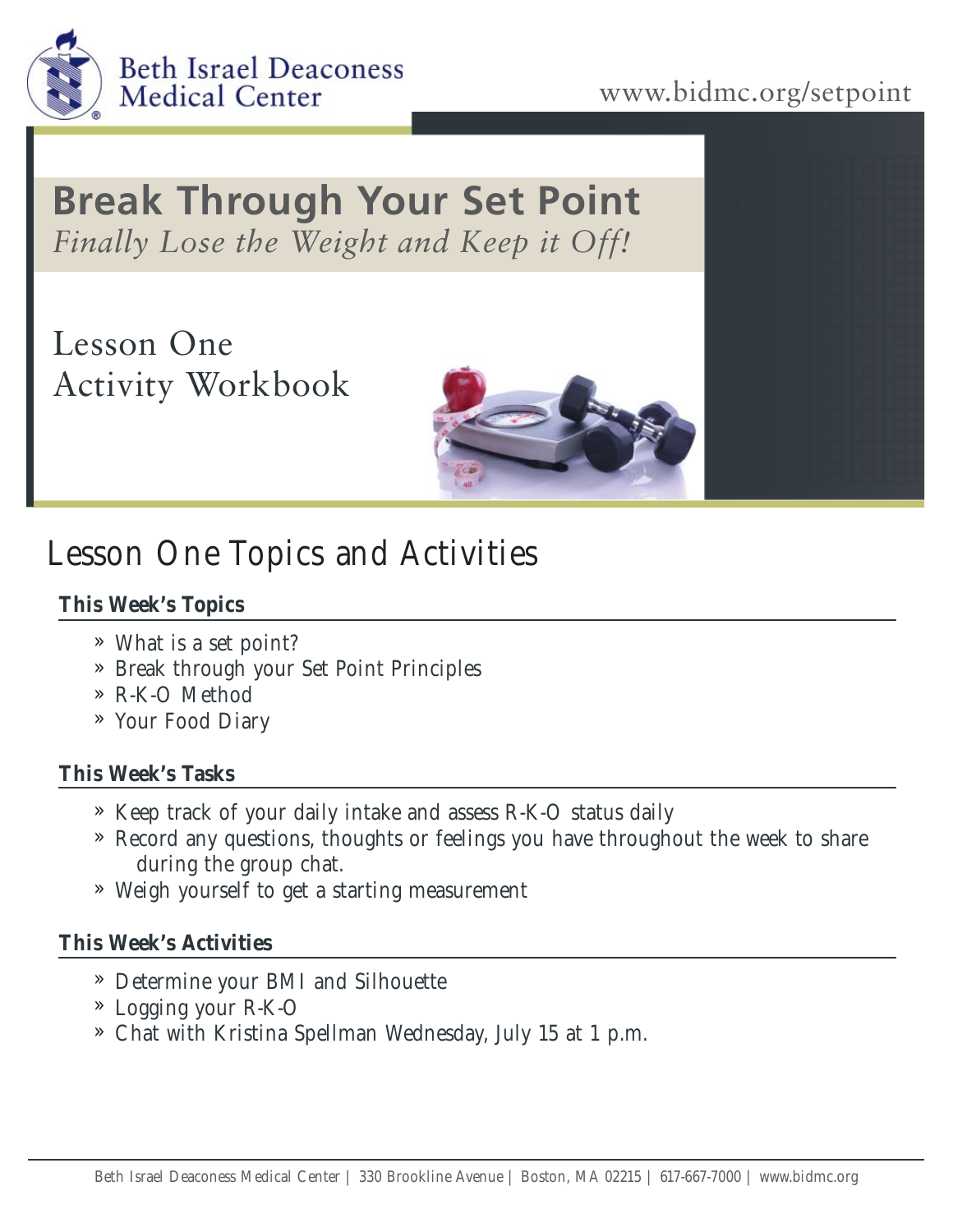

## Activity 1: What are your numbers?

#### **Step 1: Determine your BMI**

Body mass index (BMI) is a measure of body size based on height and weight that » applies to adult men and women.

| <b>BMI</b> | 19               | 20  | 21  | 22            | 23  | 24         | 25  | 26      | 27          | 28  | 29  | 30        | 35      | 40  |
|------------|------------------|-----|-----|---------------|-----|------------|-----|---------|-------------|-----|-----|-----------|---------|-----|
| Height     | Weight in Pounds |     |     |               |     |            |     |         |             |     |     |           |         |     |
| 4'10''     | 91               | 96  | 100 | 105           | 110 | 115        | 119 |         | 124 129 134 |     | 138 | 143 167   |         | 191 |
| 4'11"      | 94               | 99  |     | 104   109     | 114 | 119        | 124 | 128     | 133 138     |     | 143 | 148   173 |         | 198 |
| 5'0''      | 97               | 102 | 107 | 112           | 118 | 123        | 128 | 133     | 138         | 143 | 148 | 153 179   |         | 204 |
| $5'1'$     | 100              | 106 | 111 | 116           | 122 | 127        | 132 | 137     | 143         | 148 | 153 | 158 185   |         | 211 |
| $5'2'$     | 104              | 109 | 115 | $ 120\rangle$ | 126 | 131        | 136 | 142     | 147         | 153 | 158 | 164       | 191     | 218 |
| $5'3"$     | 107              | 113 | 118 | 124           | 130 | 135        | 141 | 146     | 152         | 158 | 163 | 169       | 197     | 225 |
| 5'4"       | 110              | 116 | 122 | 128           | 134 | 140        | 145 | 151     | 157         | 163 | 169 | 174       | 204     | 232 |
| 5'5"       | 114              | 120 |     | 126 132       | 138 | 144        | 150 | 156     | 162         | 168 | 174 | 180       | 210     | 240 |
| $5.6"$     | 118              | 124 |     | 130 136       | 142 | 148        | 155 | 161     | 167         | 173 | 179 | 186 216   |         | 247 |
| 5'7''      | 121              | 127 |     | 134 140       | 146 | 153        | 159 | 166     | 172         | 178 | 185 | 191       | 223     | 255 |
| 5'8"       | 125              | 131 |     | 138 144       | 151 | 158        | 164 | 171     | 177         | 184 | 190 | 197       | 230     | 262 |
| $5'9"$     | 128              | 135 | 142 | $ 149\rangle$ | 155 | 162        | 169 | 176     | 182         | 189 | 196 |           | 203 236 | 270 |
| $5'10"$    | 132              | 139 | 146 | $ 153\rangle$ | 160 | 167        | 174 | 181     | 188         | 195 | 202 | 207       | 243     | 278 |
| 5'11"      | 136              | 143 | 150 | 157           | 165 | 172        | 179 | 186     | 193         | 200 | 208 | 215       | 250     | 286 |
| 6'0''      | 140              | 147 | 154 | $ 162\rangle$ | 169 | <b>177</b> | 184 | 191     | 199         | 206 | 213 | 221       | 258     | 294 |
| 6'1'       | 144              | 151 | 159 | 166           | 174 | 182        | 189 | 197     | 204         | 212 | 219 | 227       | 265     | 302 |
| 6'2''      | 145              | 155 | 163 | 171           | 179 | 186        | 194 | 202 210 |             | 218 | 225 |           | 233 272 | 311 |
| 6'3''      | 152              | 160 | 168 | 176           | 184 | 192        | 200 | 208     | 216         | 224 | 232 | 240       | 279     | 319 |
| 6'4'       | 156              | 164 | 172 | 180           | 189 | 197        | 205 | 213     | 221         | 230 | 238 | 246 287   |         | 328 |

*Note: If your BMI is higher than 40, please consult with your physician on the best way to lower your BMI.*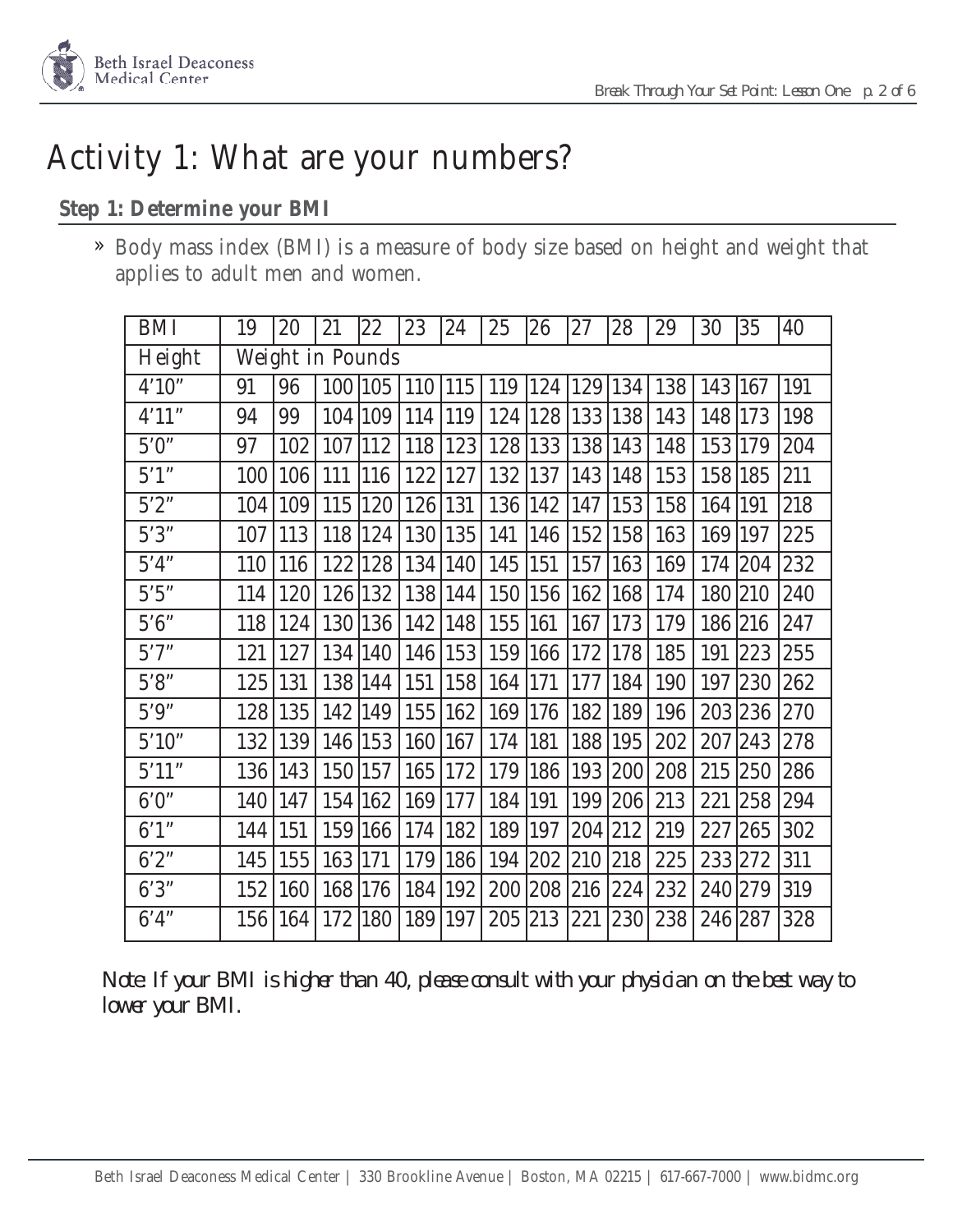

## Activity 1 *(cont.)*

#### **Step 2: Determine your silhouette or visual representation of your BMI**

Using your BMI, locate your present silhouette number from the silhouette chart » below. (*see Men's chart on the next page*)

#### **Women**

| Silhouette | Silhouette #   | BMI                        | Sample Weight for 5'4"women |
|------------|----------------|----------------------------|-----------------------------|
|            | 1              | 18<br>19<br>$20\,$         | $110$ +/- 3lbs              |
|            | $\overline{2}$ | 21<br>22<br>23             | $128$ +/- 3lbs              |
|            | $\overline{3}$ | $24\,$<br>$25\,$<br>$26\,$ | $145$ +/- 3lbs              |
|            | 4              | $27\,$<br>$28\,$<br>$29\,$ | $163 +/- 3$ lbs             |
|            | 5              | $30\,$<br>31<br>$32\,$     | $180 +/- 3$ lbs             |
|            | 6              | 33<br>$34\,$<br>$35\,$     | $197 +/- 3$ lbs             |
|            |                | 36<br>37<br>$38\,$         | $215 +/- 3$ lbs             |
|            | 8              | $39\,$<br>40               | $232 +/- 3$ lbs             |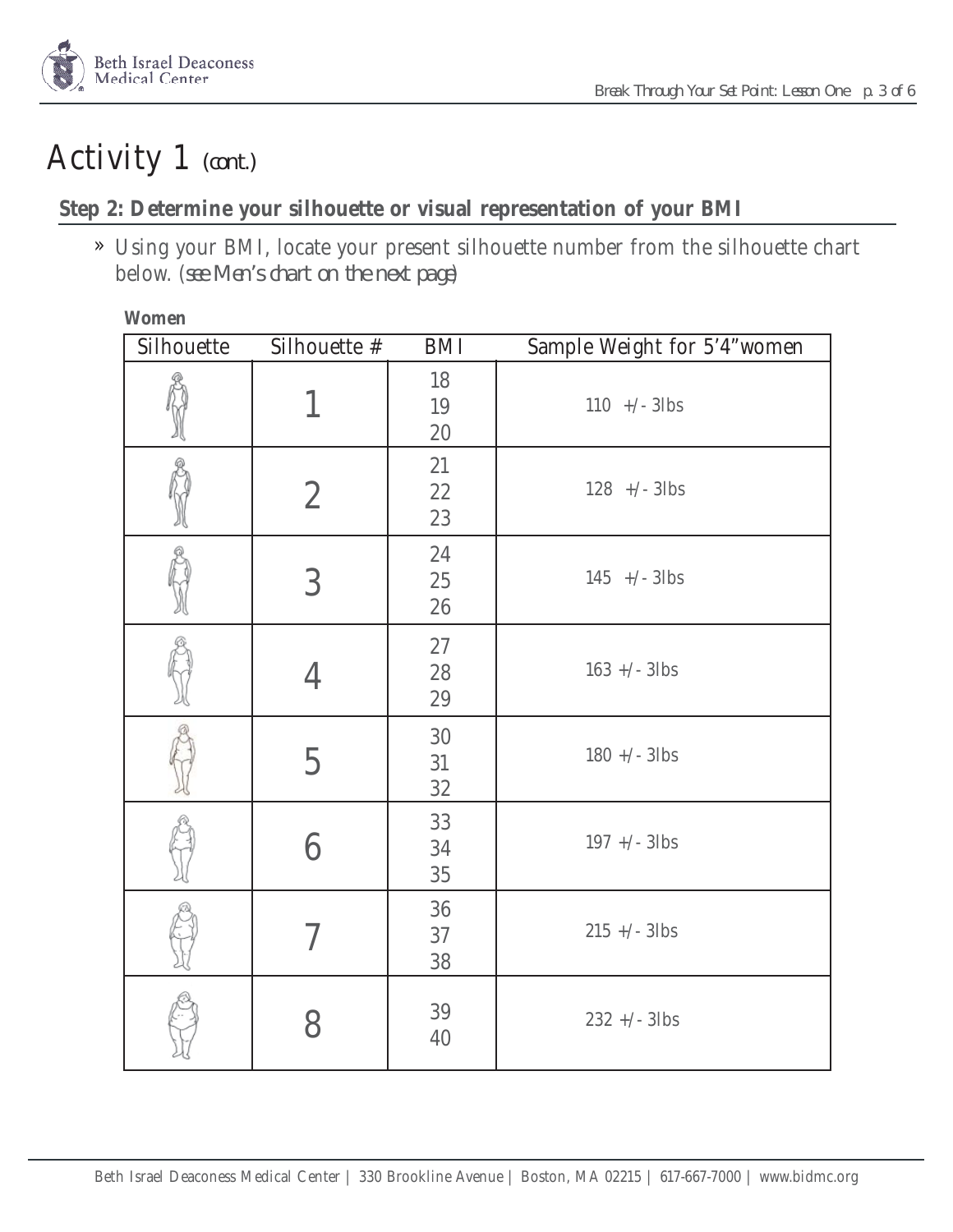

# Activity 1 *(cont.)*

### **Step 2:** *(cont.)*

| m.<br>$\sim$ |  |
|--------------|--|
|--------------|--|

| Silhouette | Silhouette #   | <b>BMI</b>                  | Sample Weight for 5'9"man |
|------------|----------------|-----------------------------|---------------------------|
|            | 1              | 18<br>19<br>20              | $128$ +/- 3lbs            |
|            | $\overline{2}$ | 21<br>$2\sqrt{2}$<br>23     | $149$ +/- 3lbs            |
|            | 3              | 24<br>$25\,$<br>$26\,$      | $169$ +/- 3lbs            |
|            | 4              | $27\,$<br>$28\,$<br>$29\,$  | $189 +/- 3$ lbs           |
|            | 5              | $30\,$<br>31<br>$3\sqrt{2}$ | $209 +/- 3$ lbs           |
|            | 6              | 33<br>34<br>$35\,$          | $230 +/- 3$ lbs           |
|            | 7              | $36\,$<br>37<br>38          | $250 +/- 3$ lbs           |
|            | 8              | 39<br>40                    | $270 +/- 3$ lbs           |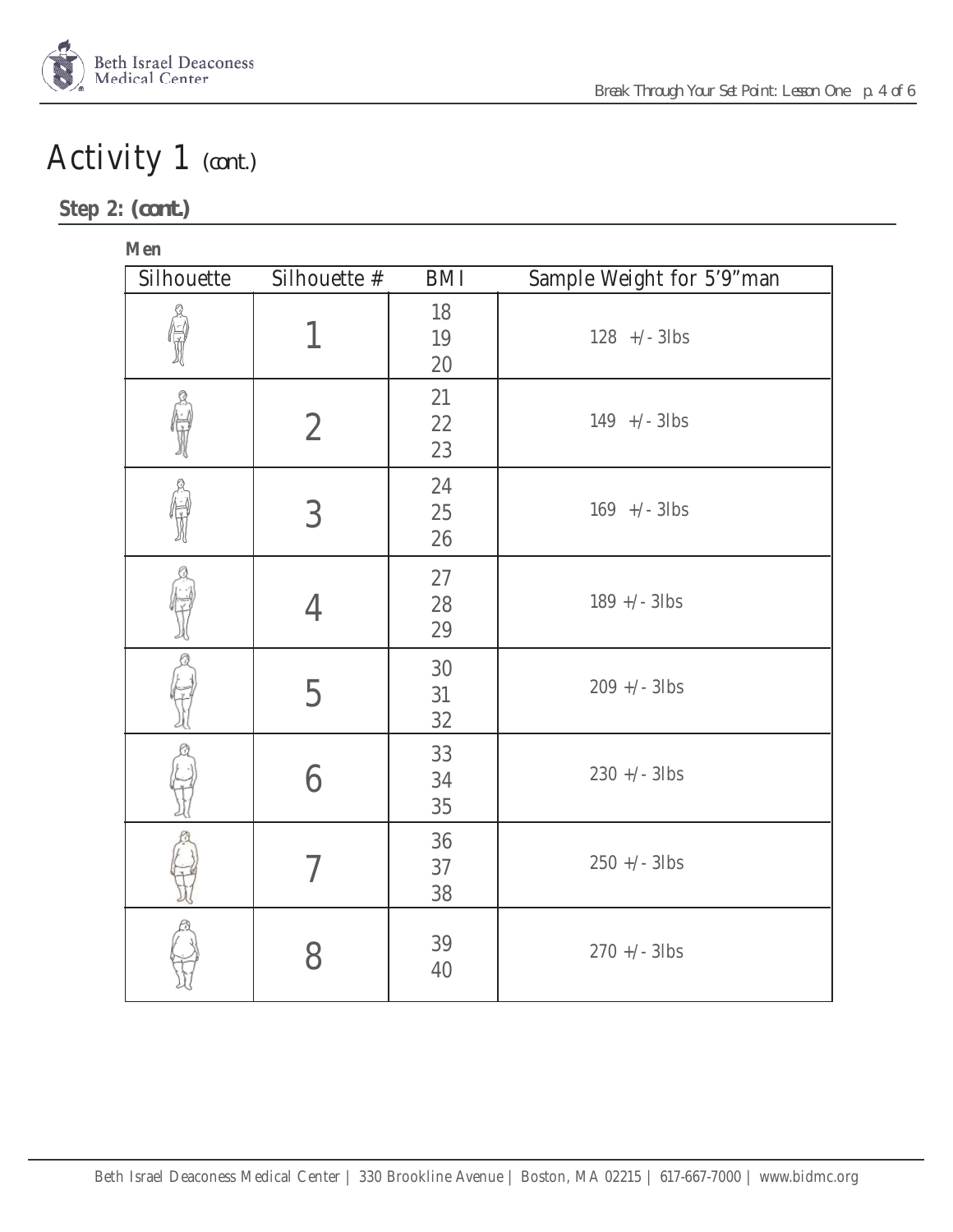

### Activity 1 *(cont.)*

#### **Step 3: Identify your target silhouette**

This is one step below your current silhouette. Refer to the charts above to » determine your target silhouette.

#### **Step 4: Find your target body weight**

- » Multiply current body weight by 0.1 **Example: 160 lbs x 0.1 = 16 lbs**
- » Subtract that value from current weight **Example: 160 – 16 = 144 lbs**
- The answer is your target body weight (144 lbs) and the 10 % (16 lbs) is your target » six-month weight loss goal.

#### **Step 5: Spend at least 6 months reaching and maintaining your new target set point**

Over the next so many weeks you will get started on the path towards your new set » point. From there you will continue setting goals and working to attain your goal body weight, losing no more than a pound or two per week.

### Activity 1 Results: Your Stats & Goals

Record your numbers that you've determine over the course of Activity 1. This is your starting point. You can refer back to these numbers to keep your goals on track.

**Start Date:**

**Current Silhouette: Target Silhouette:**

**Current Weight: Target Weight:**